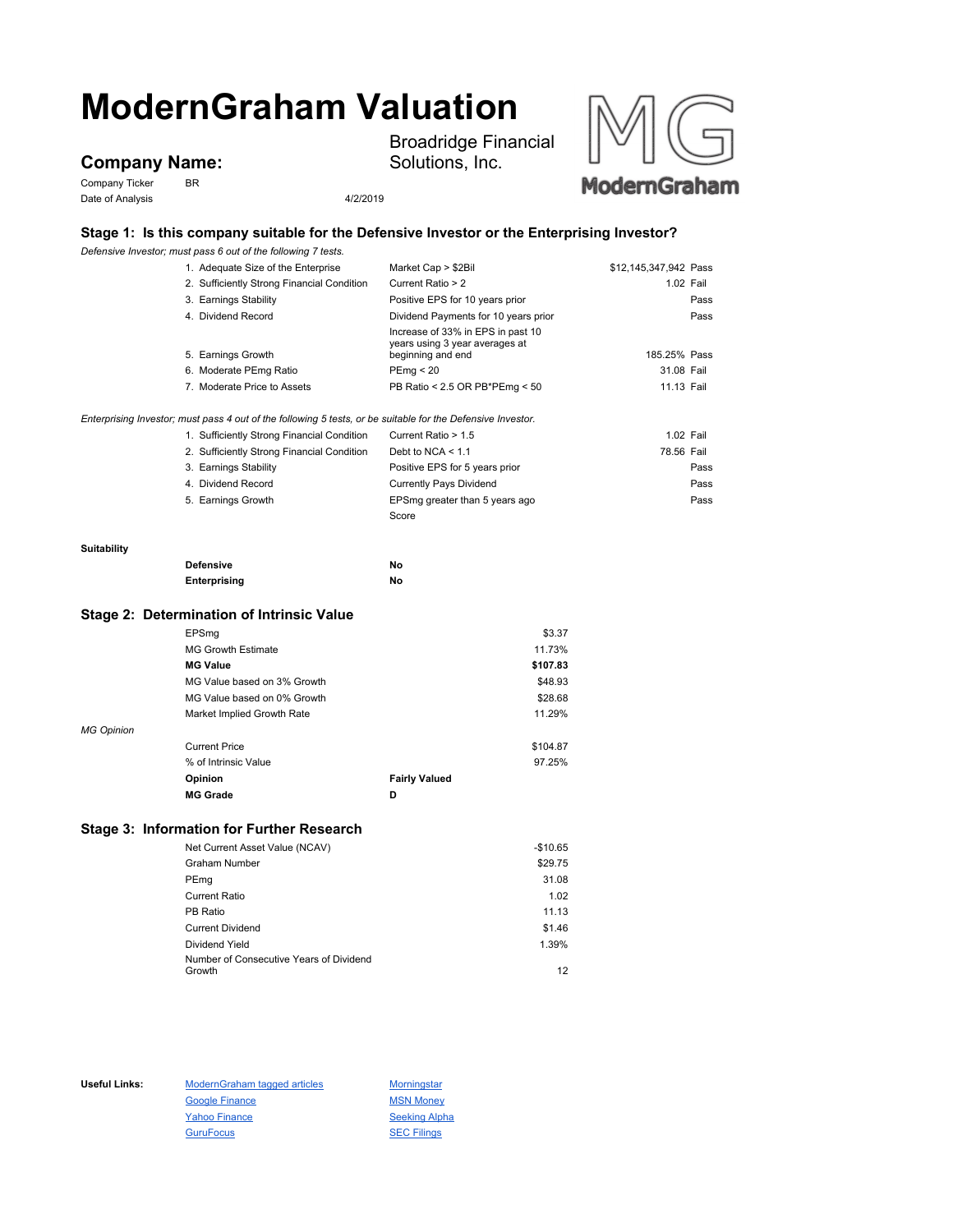| <b>EPS History</b>      |        | <b>EPSmg History</b>                 |                 |
|-------------------------|--------|--------------------------------------|-----------------|
| <b>Next Fiscal Year</b> |        |                                      |                 |
| Estimate                |        | \$4.18 Next Fiscal Year Estimate     | \$3.37          |
| Jun2018                 | \$3.56 | <b>Jun2018</b>                       | \$2.86          |
| Jun2017                 | \$2.70 | Jun2017                              | \$2.43          |
| Jun2016                 | \$2.53 | Jun2016                              | \$2.18          |
| Jun2015                 | \$2.32 | Jun2015                              | \$1.89          |
| Jun2014                 | \$2.12 | Jun2014                              | \$1.62          |
| Jun2013                 | \$1.69 | Jun2013                              | \$1.37          |
| Jun2012                 | \$0.97 | Jun2012                              | \$1.25          |
| Jun2011                 | \$1.32 | Jun2011                              | \$1.40          |
| Jun2010                 | \$1.37 | Jun2010                              | \$1.42          |
| Jun2009                 | \$1.58 | Jun2009                              | \$1.33          |
| Jun2008                 | \$1.36 | <b>Jun2008</b>                       | \$1.07          |
| Jun2007                 | \$1.42 | <b>Jun2007</b>                       | \$0.79          |
| Jun2006                 | \$1.20 | Jun2006                              | \$0.40          |
| Dec2005                 | \$0.00 | Dec2005                              | \$0.00          |
| Dec2004                 | \$0.00 | Dec2004                              | \$0.00          |
| Dec2003                 | \$0.00 | Dec2003                              | \$0.00          |
| Dec2002                 |        | \$0.00 Balance Sheet Information     | 12/1/2018       |
| Dec2001                 |        | \$0.00 Total Current Assets          | \$966,400,000   |
| Dec2000                 |        | \$0.00 Total Current Liabilities     | \$951,200,000   |
| Dec1999                 |        | \$0.00 Long-Term Debt                | \$1,194,100,000 |
|                         |        | <b>Total Assets</b>                  | \$3,357,600,000 |
|                         |        | <b>Intangible Assets</b>             | \$1,699,700,000 |
|                         |        | <b>Total Liabilities</b>             | \$2,235,000,000 |
|                         |        | Shares Outstanding (Diluted Average) | 119,100,000     |